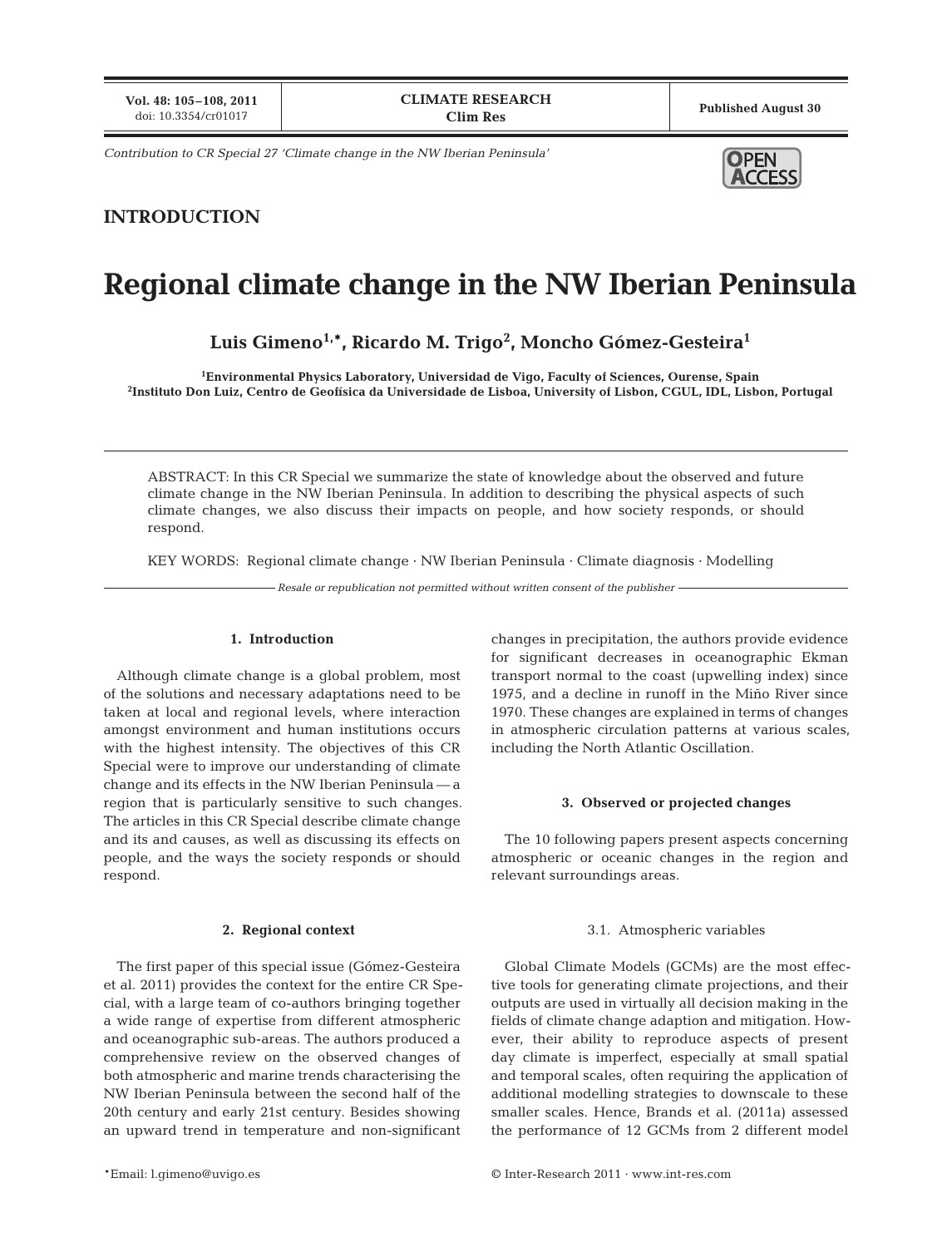generations for southwestern Europe. Overall the Hadley Centre's HadGEM models were most effective for this specific region of the world.

In Brands et al. (2011b), daily temperatures were downscaled from an ensemble of GCM-control and scenario runs. Since for summer and autumn the fit between the distribution functions of observed and downscaled time series is nearly perfect, projections can be given relative to observations, and not to values downscaled from the control runs. Hence, the 'delta' method (usually used to take account of GCM errors in reproducing aspects of present-day climate) is avoided. The spread of the projections is dominated by model un certainties, rather than forcing or initial-condition un certainties. A tripling to quadrupling of extreme summer heat days is expected by the middle of the century.

Ramos et al. (2011) provide a complete assessment on changes in daily maximum and minimum temperatures over Portugal at a seasonal scale, showing that that the steepest increases for both measures are in spring and summer. The authors used 23 long-term series (1941–2006), and provide substantial evidence that the increment is mostly concentrated in the period since the 1970s, while the previous decades were dominated by downward trends. The study provides projections for these variables at the end of the 21st century, as simulated by a regional climate model.

Drumond et al. (2011) identified the 2 dominant source regions contributing winter moisture in the NW Iberian Peninsula: the extended Bay of Biscay (BB) and the Tropical and Subtropical North Atlantic corridor (TSNA). While around 75% of the total TSNA winter contribution occurred during rainy days over Galicia and North Portugal (GALNP), a large part of the BB moisture contribution occurs under anticyclonic conditions, which are related to stable atmospheric conditions and inhibition of precipitation. Once dynamic conditions are favourable for generating precipitation, BB moisture appears to contribute to rainy days. Interannual variations of winter precipitation over GALNP may be directly related to the variability in the TSNA moisture contribution.

The study by Vicente-Serrano et al. (2011) shows the different effects that precipitation variability and warming processes have on drought severity and surface water resources. The results also indicate that precipitation has tended to increase in the region, and a significant increase has occurred in the potential evapotranspiration. In addition, although in the last 3 de cades the mean duration of drought episodes has increased by approximately 1 mo as a consequence of evapotranspiration processes, surface water resource levels have mainly been driven by precipitation variability. The authors discuss the potential implications

of global warming — as projected by GCMs — on future drought severity and the availability of water resources.

#### 3.2. Oceanic variables

Santos et al. (2011) studied upwelling variability along the western coast of the Iberian Peninsula for the period 1948–2009. The Upwelling Index signal can be fitted to different functions with diametrically opposed results: (1) a weakening of upwelling intensity when both a simple linear regression and a fit to an equation including a linear term and a sinusoid were considered, and (2) a strengthening of upwelling intensity when a fit to a function including a linear term and a double sinusoid was considered.

Gago et al. (2011) conducted a monthly series (1994– 2006) of CTD sampling in the Iberian upwelling system along a coastal-shelf transect in the Ría de Vigo and adja cent shelf, to analyze the spatial variability of the hydrographic processes over different timescales (seasonal and interannual). The authors show that the observed temperature increase is in accordance with corresponding changes in upwelling intensity and other climatic indices.

Pardo et al. (2011) studied the sea-surface temperature (SST) and upwelling index time series of the last 6 decades, showing a general warming and a weakening of the upwelling in the Iberian system, which are correlated with the NAO and EA indices. Studies on NW Africa show similar results. Comparisons with other oceanic upwelling systems revealed contrasting patterns.

Andrade et al. (2011) performed one of the first palaeoclimatic studies of NW Iberia, based on the relationship between the intensity of diagenetic processes and the origin of sedimentary organic matter. It is based on a multi-proxy study where geochemical, magnetic and texture data were used to identify changes in the intensity of early diagenetic processes that were triggered by changes in the ratio of oceanic and terrestrial organic matter inputs. The results identify periods of increased upwelling and reduced continental input due to colder, drier climatic conditions in the NW Iberian Peninsula, namely the Little Ice Age, the Dark Ages, and the first cold period of the Upper Holocene.

The study by Abrantes et al. (2011) uses sediments from a new core located close to Porto and the mouth of the River Douro (northern Portugal), used to reconstruct marine and continental conditions during the last millennium. The authors relate changes in SST and precipitation to results obtained by other authors, and show that the link they observed between these changes and North Atlantic Oscillation (NAO) patterns is probably modulated by solar variability.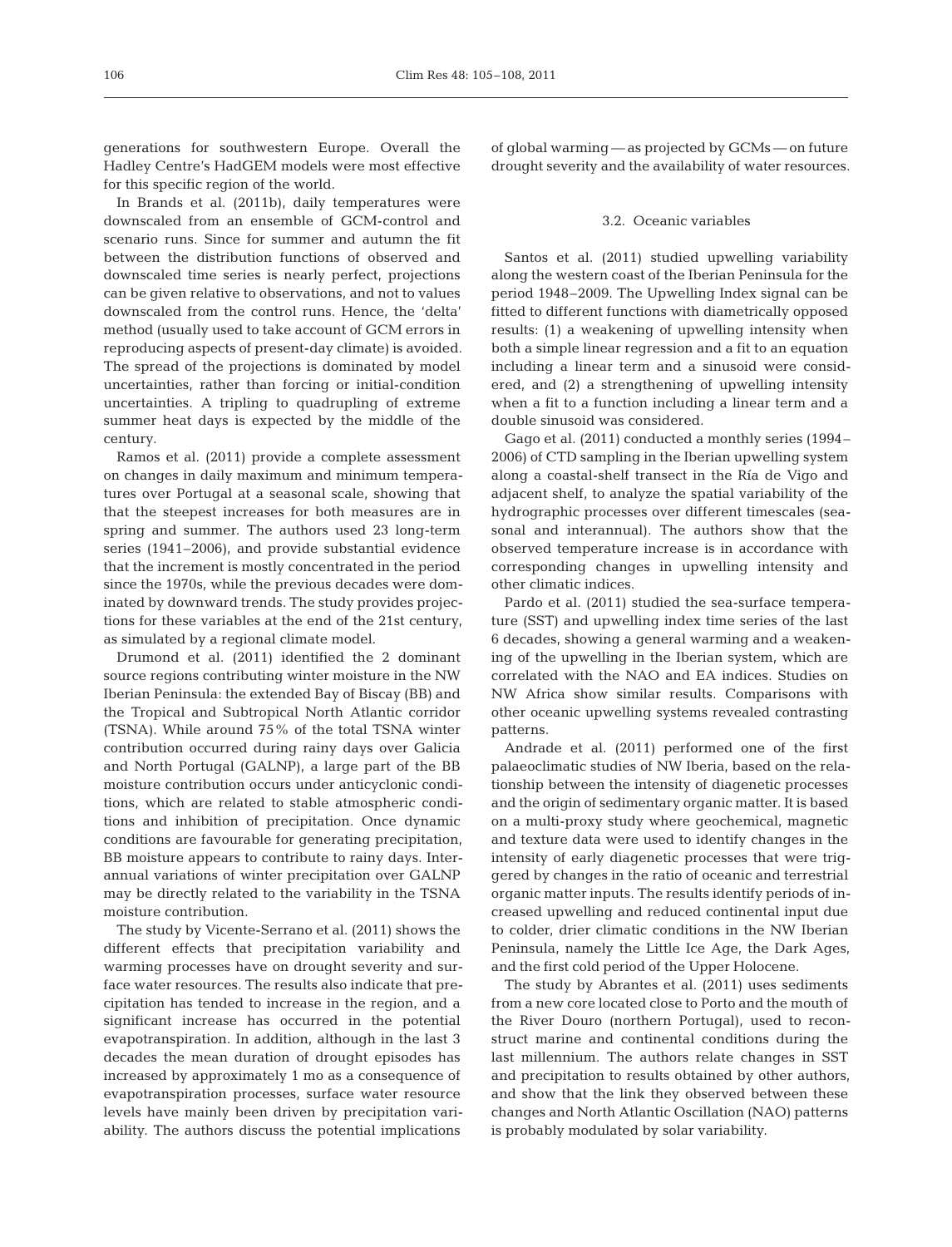#### **4. Effects of climate change**

The last 6 papers of this CR Special are concerned with implications of regional climate change for phenological or biological variables, health, agricultural or socioeconomic aspects.

Adopting an agronomical and allergological perspective, Rodríguez-Rajo et al. (2011) study phenological event changes in trees at the edge of the Eurosiberian and Mediterranean regions. A trend towards increasing temperatures (especially in spring and summer) was particularly marked in the south of Galicia. This temperature increase causes a generally earlier onset of the pollen season and an advance in the end of the *Castanea* pollen season in the Mediterranean area.

The work by Bode et al. (2011) deals with the nutrient inputs (affecting oceanic primary production), which depend ultimately on atmospheric forcing. Increasing stratification due to by surface warming and changing wind patterns affecting coastal upwelling are among the factors most likely influencing nutrient inputs and therefore primary production in the ocean. Time series of both satellite-derived and *in situ* phytoplankton chlorophyll biomass and *in situ* primary production obtained in the upwelling ecosystem off NW Spain showed variable trends for the last 19 yr. Primary production increased in the western region (Galicia) and decreased in the east (Mar Cantábrico), in agreement with a multidecadal reduction in upwelling. However, these changes were not clearly correlated with an increase in stratification nor with large scale atmospheric pressure fields, in contrast to the changes observed in the open ocean.

Chust et al. (2011) review the effects of global climate change on the Basque coast and the pelagic systems of the southeastern Bay of Biscay. Climate projections under greenhouse gas emission scenarios indicate that this area will experience changes in climate throughout the 21st century, including: warming of surface air, intensification of extreme daily rainfall (10%), warming of the upper 100 m of the ocean layer  $(1.5 \text{ to } 2.05 \text{ °C})$ , and sea level rise  $(29 \text{ to } 49 \text{ cm})$ . Observations undertaken in the bay throughout the 20th century for air temperature and mean sea level are in agreement with these projections. The main impacts on the coast are expected to be from sea level rise, especially in low-lying (mostly urbanised) areas of estuaries, and the retreat of sandy beaches (between 25 and 40% of their width).

The study by deCastro et al. (2011) evaluates the tween 1987 and 2006. The authors show that above critical temperature thresholds — usually around the 95th percentile of the maximum—there is increased  $\triangleright$  Brands S, Taboada JJ, Cofiño AS, Sauter T, Schneider C mortality in the elderly segment of the population (over

65 yr). Interestingly the population in the region was more affected during the 1990 episode and not by the outstanding 2003 heat wave, despite the stronger intensity of the latter event.

Hanemann et al. (2011) use data from a 2009 phone survey, representative of the Spanish population, to calculate households' willingness to pay (WTP) for a green electricity program that is designed to foster noncarbon technologies. Their study attempts to explain the contrast between the scarce application of GHG pricing policies in Spain and the intense stated social preferences for climate change abatement. By showing a high average WTP (as compared with the current average electricity bill) for the green electricity program, the authors suggest that Spanish households may selectively support certain policies. They also indicate that younger individuals who live in the Mediterranean area are more likely to be willing to pay for this program.

Gouveia et al. (2011) evaluate the seasonal effects of several climate variables on driving factors of wine productivity in the Douro Valley region of Portugal. They show that lower precipitation in March has a generally positive effect (including growth and quality) during the vine grape growing stage, whereas higher temperatures during late spring are beneficial for the maturation stage. These findings led to the development of 2 linear regression models with the aim of forecasting Douro wine production at the early (March) and mid (July) season stages of the vine vegetative cycle. Both models perform well in terms of robustness and reliability. The results, using the mid season model, indicated that 2071–2100 climate scenarios (A2 and B2) favour an increase in wine production, due to the combined effects of temperature and precipitation in late spring and early summer.

#### LITERATURE CITED

- ▶ Abrantes F, Rodrigues T, Montanari B, Santos C, Witt L, Lopes C, Voelker AHL (2011) Climate of the last millenium at the southern pole of the North Atlantic Oscillation: an innershelf sediment record of flooding and upwelling. Clim Res 48:261–280
- ▶ Andrade A, Rubio B, Rey D, Alvarez-Iglesias P, Bernabeu AM, Vilas F (2011) Palaeoclimatic changes in the NW Iberian Peninsula during the last 3000 years inferred from diagenetic proxies in the Ría de Muros sedimentary record. Clim Res 48:247–259
- ▶ Bode A, Anadón R, Morán XAG, Nogueira E, Teira E, Varela M (2011) Decadal variability in chlorophyll and primary production off NW Spain. Clim Res 48:293–305
- mortality effects of intense heatwaves in Galicia be- ▶ Brands S, Herrera S, San-Martín D, Gutiérrez JM (2011a) Validation of the ENSEMBLES global climate models over southwestern Europe using probability density functions, from a downscaling perspective. Clim Res 48:145–161
	- (2011b) Statistical downscaling of daily temperatures in